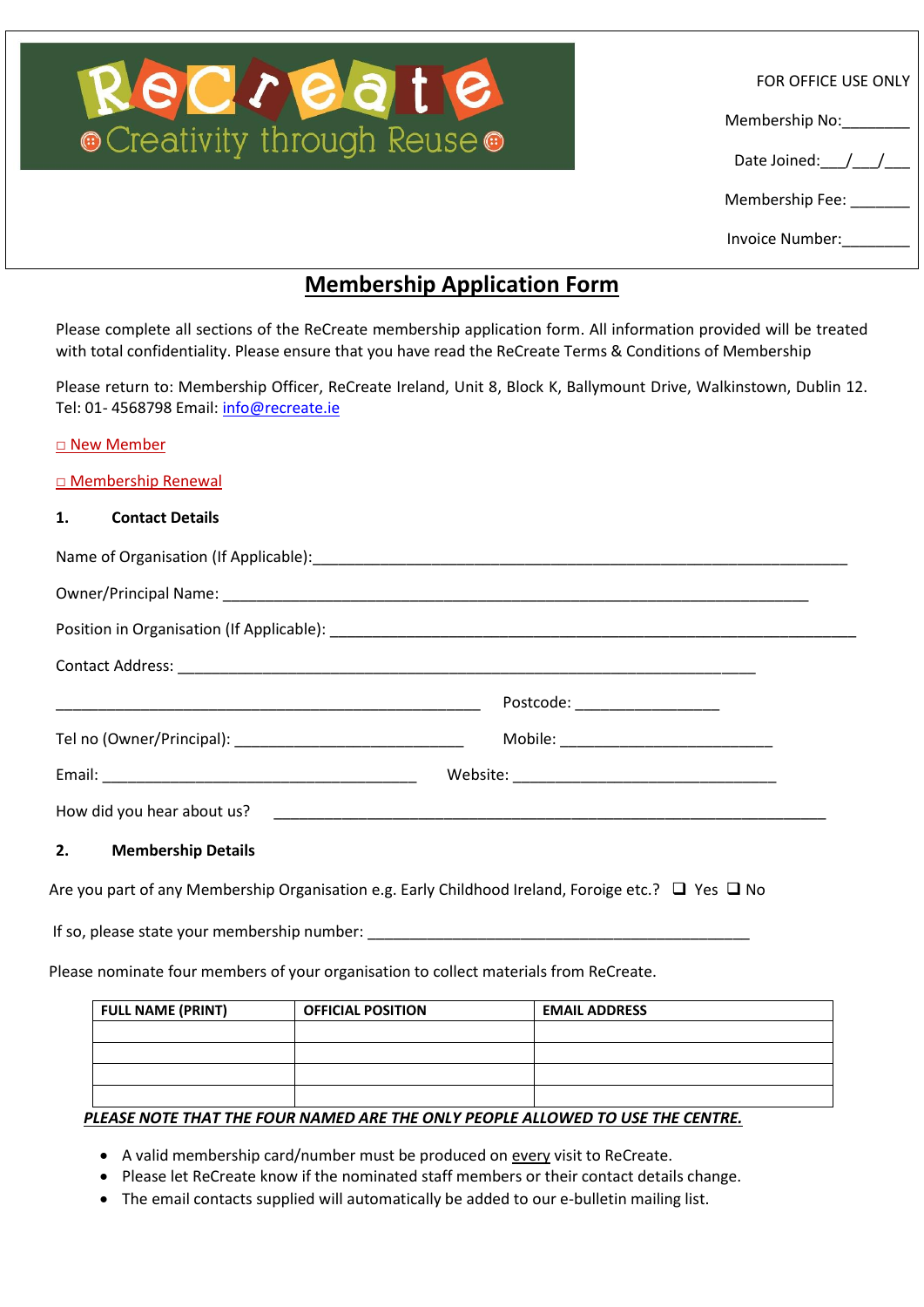Please indicate the box which most appropriately describes your group. Also please indicate how many people your service caters for.

| <b>Organisation Type</b>                | <b>Membership Type</b>                                                                                       | <b>Price</b> | <b>Tick as</b><br>appropriate | No. of<br>people |
|-----------------------------------------|--------------------------------------------------------------------------------------------------------------|--------------|-------------------------------|------------------|
| <b>EARLY CHILDHOOD</b><br><b>SECTOR</b> | Sessional service (1 session a day i.e<br>Preschool)                                                         | €128         |                               |                  |
|                                         | Sessional service (2 sessions daily i.e<br>Preschool/Afterschool)                                            | €190         |                               |                  |
|                                         | <b>Community Childcare</b>                                                                                   | €190         |                               |                  |
|                                         | Full time day care                                                                                           | €225         |                               |                  |
| <b>EDUCATION</b><br><b>SECTOR</b>       | Primary/Secondary School (0-150 pupils)                                                                      | €200         |                               |                  |
|                                         | Primary/Secondary School - Small (150-250<br>pupils)                                                         | €255         |                               |                  |
|                                         | Primary/Secondary School - Medium (251-<br>500 pupils)                                                       | €280         |                               |                  |
|                                         | Primary/Secondary School - Large (500+<br>pupils)                                                            | €320         |                               |                  |
|                                         | Colleges                                                                                                     | €320         |                               |                  |
| <b>COMMUNITY &amp;</b><br>YOUTH SECTOR  | <b>Community Groups including geographical</b><br>and community of interest; residents'<br>associations etc. | €155         |                               |                  |
|                                         | <b>Youth Groups</b>                                                                                          | €155         |                               |                  |
|                                         | <b>Special Needs Groups</b>                                                                                  | €155         |                               |                  |
| <b>OTHER</b>                            | Artist, Individual or Family Member                                                                          | €105         |                               |                  |
|                                         | Student & OAP                                                                                                | €90          |                               |                  |
|                                         | Student Group (Up to 4 Students)                                                                             | €190         |                               |                  |
|                                         | Arts Organisation                                                                                            | €280         |                               |                  |
|                                         | Headquarter Organisation (See note 1)                                                                        | €320         |                               |                  |

Note 1: Organisation membership does not cover affiliated member groups. It is for the headquarter organisation's use only.

RECREATE MEMBERSHIP APPLICATION FORM CHECKLIST

- $\checkmark$  Signed application form.
- $\checkmark$  Membership fee paid/ Cheque enclosed.
- $\checkmark$  Proof of organisation, this must be <u>one</u> of the following:
	- Cheque in the name of the group/organisation
	- HSE Registered (Playgroups/Childminders)
	- Company Registration Number/Charity Number.

**To be signed by the head of the organisation (CEO, Chairperson, Owner or Main Contact)**

**I have read the ReCreate Terms and Conditions of Membership. I agree, on behalf of my organisation, to be bound by the ReCreate Terms and Conditions of Membership. The information supplied in this form is correct. The four members nominated above are all employees (paid or voluntary) of our organisation and are authorised to collect materials from ReCreate on our behalf.**

**Signature: \_\_\_\_\_\_\_\_\_\_\_\_\_\_\_\_\_\_\_\_\_\_\_\_\_\_\_\_\_\_\_\_\_\_\_\_\_\_\_ Position: \_\_\_\_\_\_\_\_\_\_\_\_\_\_\_\_\_\_\_\_\_\_\_\_\_\_\_\_\_\_\_\_\_\_\_\_\_\_\_**

**Date: \_\_\_\_\_\_\_\_\_\_\_\_\_\_\_\_\_\_\_\_\_\_\_\_\_\_\_\_\_\_\_\_\_\_\_\_\_\_\_**